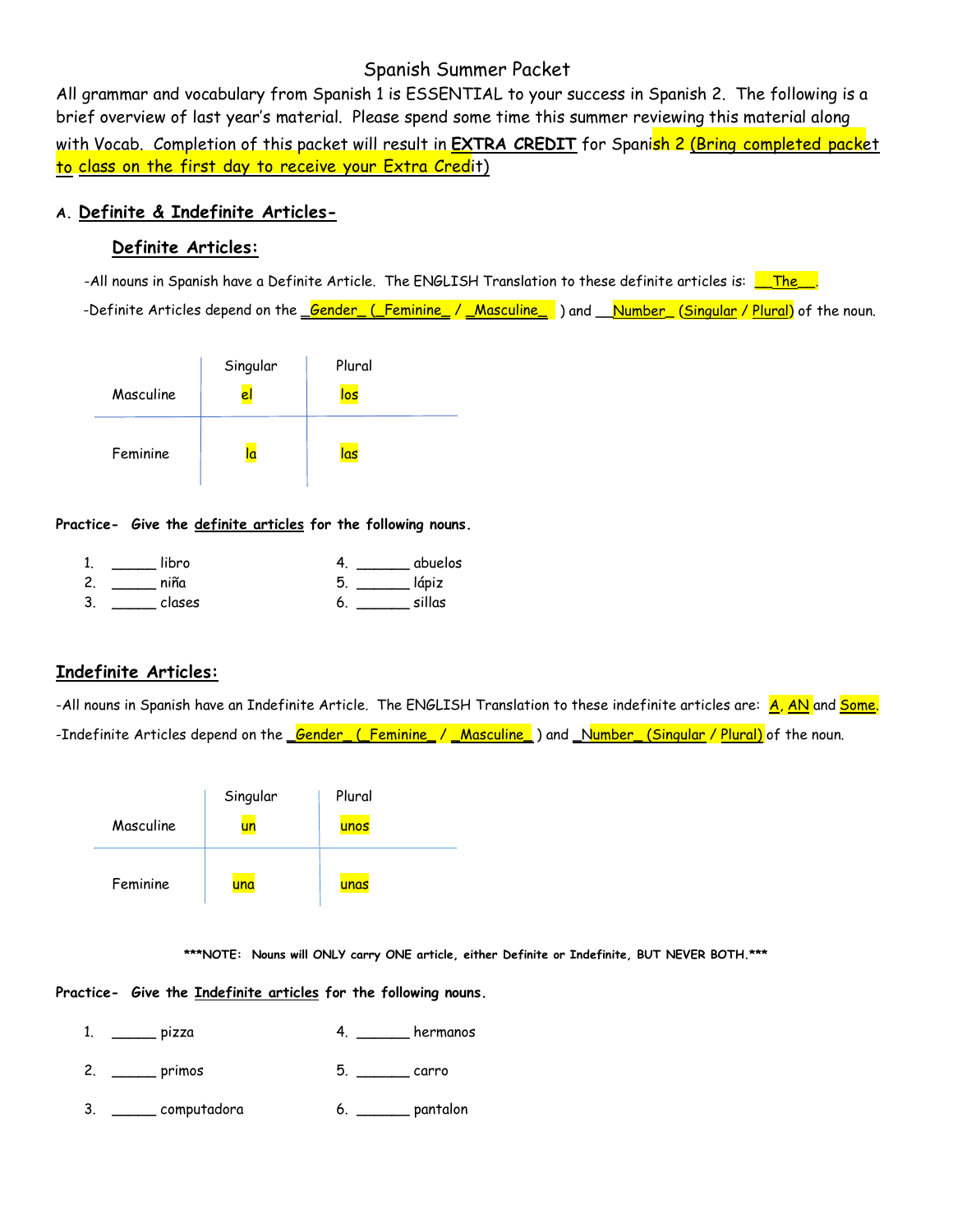### **B. Adjective Agreement**

-Remember that <u>all Nouns</u> in Spanish have <mark>Gender.</mark> And because all nouns have gender, they need to match their adjectives.

All Adjectives must agree in 2 things with the noun they describe:

| 1.           | <u>Gender</u>                                                                 |                                                                                    |
|--------------|-------------------------------------------------------------------------------|------------------------------------------------------------------------------------|
| 2.           | _ <mark>Number</mark> __                                                      |                                                                                    |
|              |                                                                               |                                                                                    |
| Ex.          | The boy is tall.                                                              | El chico es alto.                                                                  |
|              | The boys are tall. Los chicos son altos.                                      |                                                                                    |
|              |                                                                               | Practice- Write the following phrases using proper Adjective Agreement in Spanish. |
| $1_{\ldots}$ |                                                                               |                                                                                    |
| 2.           |                                                                               |                                                                                    |
| 3.           |                                                                               |                                                                                    |
| 4.           |                                                                               |                                                                                    |
| 5.           |                                                                               |                                                                                    |
|              | C. Possessive Adjectives                                                      |                                                                                    |
|              | These adjectives show _Ownership_ - who owns something                        |                                                                                    |
|              |                                                                               |                                                                                    |
|              | $My - mi(s)$                                                                  | Our – nuestro/a (s) *                                                              |
|              | Your - <mark>tu (s)</mark>                                                    |                                                                                    |
|              | His / Her / Its - su (s)                                                      | Their/ You all - su (s)                                                            |
|              | -All these adjectives must agree in <b>Number</b> with the noun that is owned |                                                                                    |
|              |                                                                               | * The adjective NUESTRO must also agree in <u>Gender</u> with the noun it owns.    |
|              |                                                                               |                                                                                    |
|              | Ex. My grandfather $\rightarrow$ Mi abuelo                                    | My grandparents $\rightarrow$ <u>Mis abuelos</u>                                   |
|              | Practice- Give the correct possessive adjective for each noun.                |                                                                                    |
|              | $1.$ ___________ (my) hermana                                                 |                                                                                    |
|              | 2. _________ (your) padres                                                    | 6. __________ (our) amigos                                                         |
|              | 3. ________(his) gato                                                         | 7. ________ (my) clase                                                             |
|              | $4.$ $\qquad \qquad$ (our) escuela                                            | 8. _________ (her) plumas                                                          |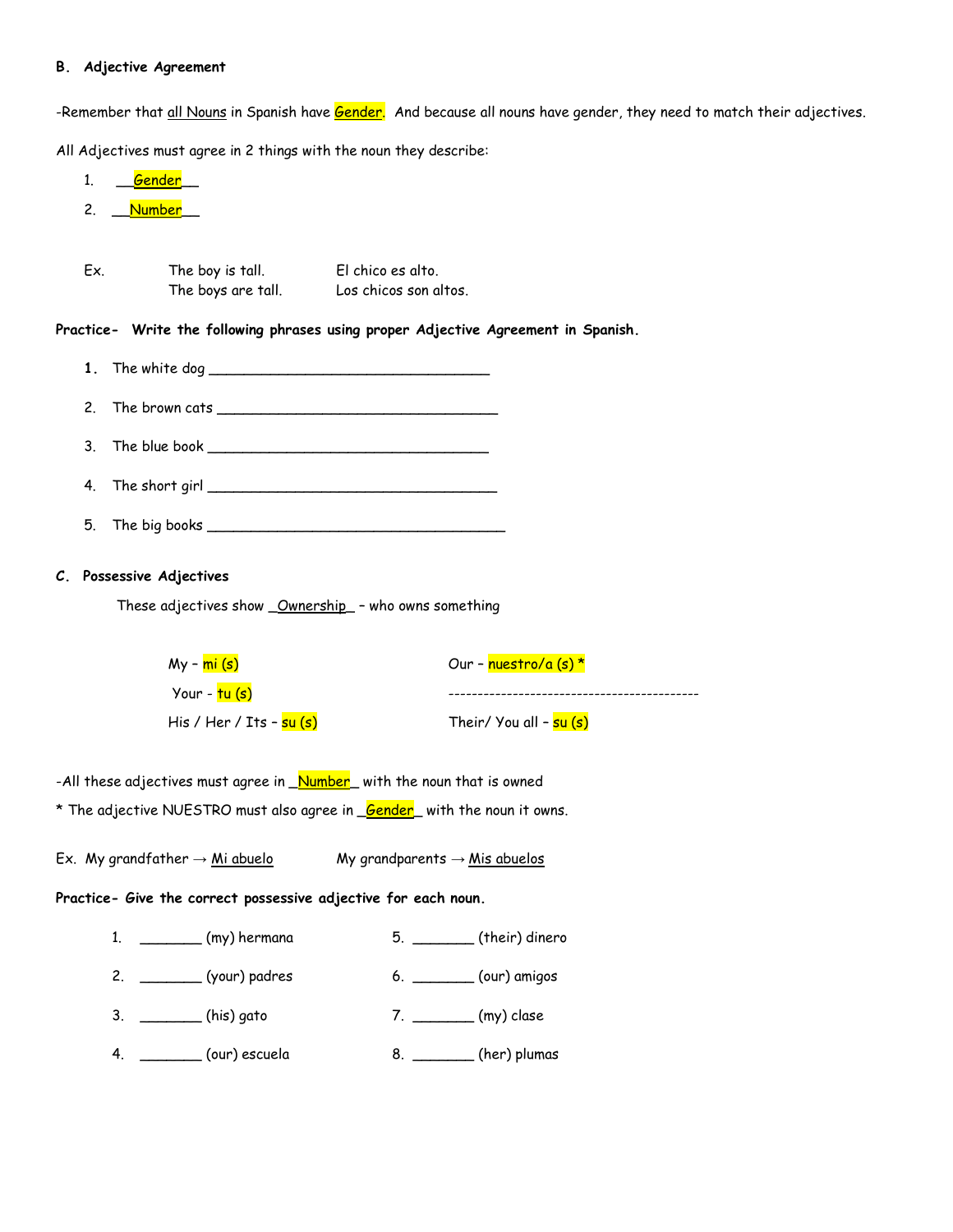#### D. Ser vs Estar

-Remember both verbs mean 'To be' but they CANNOT be interchanged. Here are the conjugations and Acronyms that will help you remember when to use each verb.

| Description            |                    |                          |
|------------------------|--------------------|--------------------------|
| Origin                 | Ser                |                          |
| C <sub>h</sub> aracter | Yo-soy             | Nosotros-somos           |
| Time/Date              | Tú-eres            |                          |
| Occupation             | Él/Ella/Ud.-es     | Ellos/Ellas/Uds.-son     |
| Relationships          |                    |                          |
| Health                 | Estar              |                          |
| Emotion                | Yo-estoy           | Nosotros-estamos         |
| Location               | Tú-estás           |                          |
| Present Progressive *  | Él/Ella/Ud. - está | Ellas/Ellos/Uds. - están |

Remember-"How you FEEL and WHERE you are always use the verb ESTAR."

\*Present Progressive is the English -ing To form the Pres. Progressive you need the verb estar + a present participle. (Formed by adding -ando to AR verbs or -iendo to ER/IR)

I am working.<br>
We estoy trabajando.<br>
Le in cleaning the filestá duranisme. Ex. He is sleeping. Él está durmiendo.

Practice- Complete each sentence with the correct verb, Ser or Estar.

- 1. Mi nombre \_\_\_\_\_\_\_\_\_\_\_\_\_\_\_\_\_\_\_\_\_\_\_\_\_\_ Maria Sanchez.
- 

3. Hoy (today) \_\_\_\_\_\_\_\_\_\_\_\_\_\_\_\_\_\_\_\_\_\_\_\_ miércoles 11 de febrero.

- 4. Ustedes mis amigos.
- 
- 
- 7. Felipe y yo \_\_\_\_\_\_\_\_\_\_\_\_\_\_\_\_\_\_\_\_\_\_ muy inteligentes y simpaticos.
- 
- 9. Yo \_\_\_\_\_\_\_\_\_\_\_\_\_\_\_\_\_\_\_\_\_\_\_\_\_\_\_\_\_\_\_\_\_tranquila!
- 10. ¿Por qué \_\_\_\_\_\_\_\_\_\_\_\_\_\_\_\_\_\_\_\_\_\_\_\_\_\_\_\_\_\_\_\_ tú triste?
- 
- 12. Los chicos de la clase \_\_\_\_\_\_\_\_\_\_\_\_\_\_\_\_\_\_\_\_\_\_\_\_ altos y morenos.

-Write out each sentence in Spanish using the Present Progressive.

1. We are running in the park.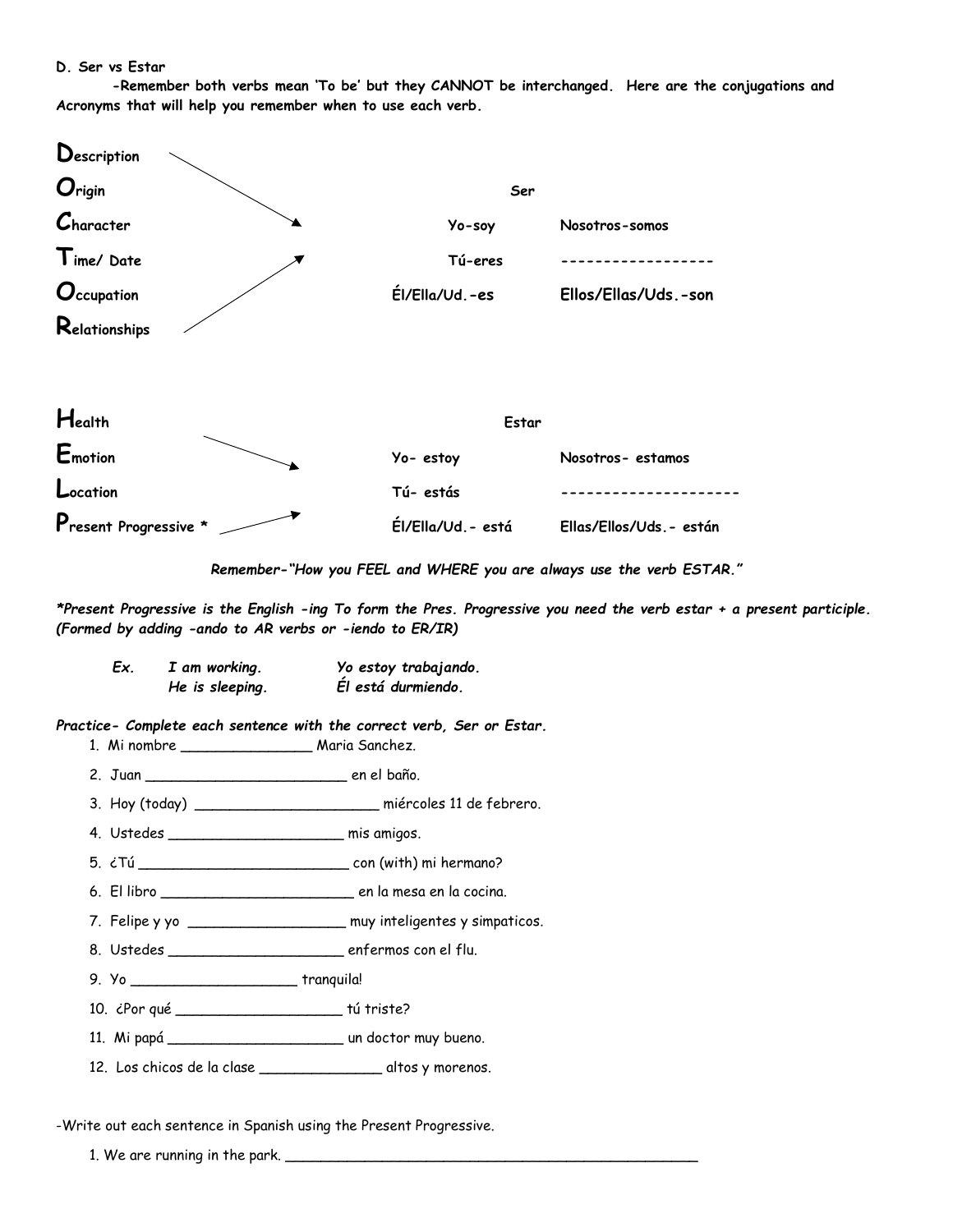- 2. Are you listening to the teacher? \_\_\_\_\_\_\_\_\_\_\_\_\_\_\_\_\_\_\_\_\_\_\_\_\_\_\_\_\_\_\_\_\_\_\_\_\_\_\_\_\_\_\_\_\_\_\_\_\_\_
- 3. My family is living in Arizona. \_\_\_\_\_\_\_\_\_\_\_\_\_\_\_\_\_\_\_\_\_\_\_\_\_\_\_\_\_\_\_\_\_\_\_\_\_\_\_\_\_\_\_\_\_\_

#### **E. Present Tense Verbs (Regular)**

*-Review your Present Tense Verb Endings.*

| AR Verbs |       | $ER / IR$ Verbs |                     |  |  |
|----------|-------|-----------------|---------------------|--|--|
| -0       | -amos | $-0$            | -emos/imos          |  |  |
| -as      |       |                 | -es<br>------------ |  |  |
| -a       | -an   | -e              | -en                 |  |  |

### *Practice- Complete the sentence with the verb in ( ) in the present tense.*

### **F. Stem-Changing Verbs**

-Stem-changing verbs also called \_Shoe/Boot verbs\_ are irregular verbs because they have a change in spelling. This change in spelling occurs in all forms except the Nosotros form. The change in spelling always takes place in the second to last syllable.

-There are different types of stem-changing verbs:

**Examples of these verbs:**

| <u>ue</u> | (jugar)                             |
|-----------|-------------------------------------|
|           | (empezar, querer, perder, entender) |
|           | (pedir, servir, repetir)            |
|           | (volver, dormir, poder, almorzar)   |

#### **Practice- Complete the sentences with the correct verb.**

- 1. Mis hermanos siempre \_\_\_\_\_\_\_\_\_\_\_\_\_\_\_\_\_\_\_ mucho. (dormir)
- 2. Yo \_\_\_\_\_\_\_\_\_\_\_\_\_\_\_\_\_ fútbol despues de clases todos los dias. (jugar)
- 3. Martin \_\_\_\_\_\_\_\_\_\_\_\_\_\_\_\_\_\_\_ un refresco y papas fritas. (pedir)
- 4. Nosotros \_\_\_\_\_\_\_\_\_\_\_\_\_\_\_\_\_\_\_\_ estudiar para nuestro examen. (querer)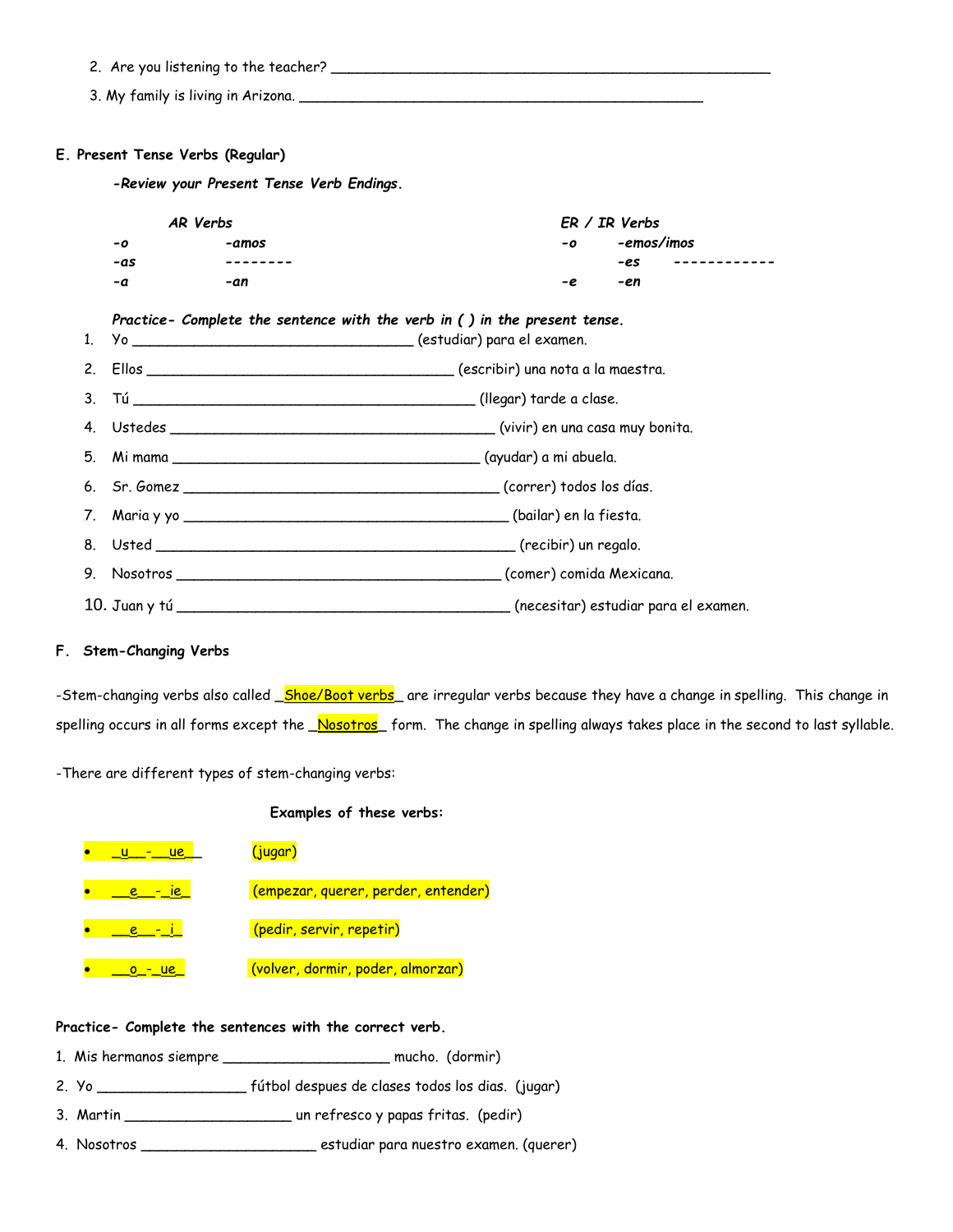- 5. ¿ \_\_\_\_\_\_\_\_\_\_\_\_\_\_\_\_\_\_\_\_\_\_\_\_\_\_ tú la tarea de la clase de español? (entender)
- 6. La clase \_\_\_\_\_\_\_\_\_\_\_\_\_\_\_\_\_\_\_\_\_\_\_\_\_\_ a las ocho y media de la mañana. (empezar)
- 7. ¿A qué hora \_\_\_\_\_\_\_\_\_\_\_\_\_\_\_\_\_\_\_\_\_\_\_\_\_ tú? (almorzar)
- 8. Lose estudiantes no \_\_\_\_\_\_\_\_\_\_\_\_\_\_\_\_\_\_\_\_ la clase de mátematicas. (entender)
- 9. Nosotros \_\_\_\_\_\_\_\_\_\_\_\_\_\_\_\_\_\_\_\_\_\_\_ ir al parque a caminar el perro. (poder)
- 10. Mi familia \_\_\_\_\_\_\_\_\_\_\_\_\_\_\_\_\_\_\_\_\_\_ en la iglesia los domingos. (servir)

#### **G. Irregular Verbs**

-There are many Irregular Verbs en Español. Here are some of the most commonly used.

**Ir-** voy, vas, va, vamos, van **Ver**- veo, ves, ve, vemos, ven **Oir**- oigo, oyes, oye, oímos, oyen **Tener**- tengo, tienes, tiene, tenemos, tienen **Hacer**- hago, haces, hace, hacemos, hacen **Dar**- doy, das, da, damos, dan **Venir**- vengo, vienes, viene, venimos, vienen **Salir**- salgo, sales, sale, salimos, salen

#### **H. Irregular Verb Phrases**

| $Ir + A + Infinitive$    | - Used to express what WILL HAPPEN (an easy form of the Future tense) |
|--------------------------|-----------------------------------------------------------------------|
| $Ir + A + Place$         | - Used to express WHERE you're GOING                                  |
| Tener + que + Infinitive | - Used to express WHAT HAS TO BE DONE                                 |

**Practice- Ir + A + Infinitive- Write a sentence telling what each person is going to do.** 

| $\mathcal{P}$ |    |
|---------------|----|
| 3.            |    |
|               | Тú |
| 5.            |    |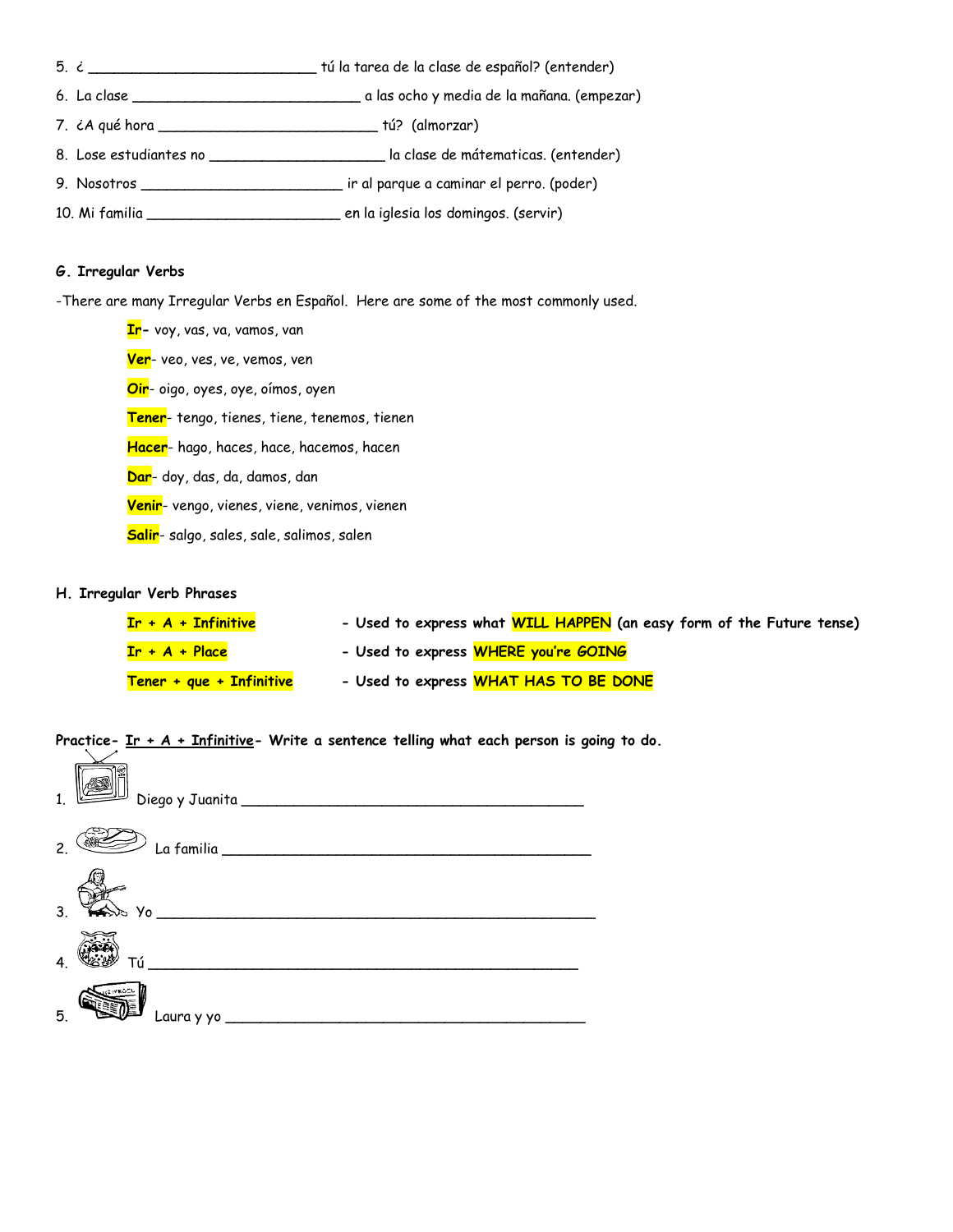Ir + A + Place & Tener + que + Inf. - Write a sentence telling where each person is going and another telling what each person HAS to do at each place.

| 1.1 | ESC 10007.<br><b>The Contract</b><br>Nosotros                        |
|-----|----------------------------------------------------------------------|
| 2.  | <b>Cafe</b><br><b>The Processing</b><br>Mis amigos<br><b>Survivo</b> |
| 3.  | Y <sub>o</sub>                                                       |

I. Direct and Indirect Object Pronouns

Direct Object-Answers <u>WHO</u> or WHAT of the verb.

Ex. David gives flowers to his mom. (the verb is gives, so who or what was given? = Flowers) The Direct Object is \_\_FLOWERS\_

Direct Object Pronouns take the place of the Direct Object. In the example above I can substitute flowers with a D.O.P David gives flowers to his mom. -> David gives them to his mom. (Them refers to the flowers and is the Direct Object Pronoun.)

In Spanish we also have Direct Object Pronouns: These pronouns take the place of the Direct Object.

| <u>_ME_</u> (me)                                                                                                               |  | <mark>_NOS</mark> _ (we, us) |                                                                                        |  |  |  |  |  |
|--------------------------------------------------------------------------------------------------------------------------------|--|------------------------------|----------------------------------------------------------------------------------------|--|--|--|--|--|
| <mark>_ТЕ_</mark> (уои)<br>LO / LA (he/she/it)                                                                                 |  | LOS / LAS (them)             |                                                                                        |  |  |  |  |  |
| The Direct Object Pronoun is placed $\sqrt{\frac{\text{BEFORE}}{\text{E}}}\$ the $\sqrt{\frac{1ST}{\text{E}}}\$ verb <b>OR</b> |  |                              | _ <mark>ATTACHED_</mark> to the _ <mark>END</mark> _ of the _ <mark>2ND</mark> _ verb. |  |  |  |  |  |

Practice- Write the following sentences EN ESPAÑOL using DOP. (Be careful to follow rules of placement esp. when there are 2 verbs)

- 1. I need to drink the coffee.
- 2. She gives the money to Pedro.
- 3. We have to buy pizza.
- 4. You prepare dinner for your family.

**Indirect Object - receives the** *Direct Object*.

| <b>Indirect Object Pronouns</b> |       |  |  |  |
|---------------------------------|-------|--|--|--|
| - ME                            | - NOS |  |  |  |
| - TF                            |       |  |  |  |
| - LE                            | - LES |  |  |  |

\*The placement of the Indirect Object Pronoun is the same as the DOP. (see notes above)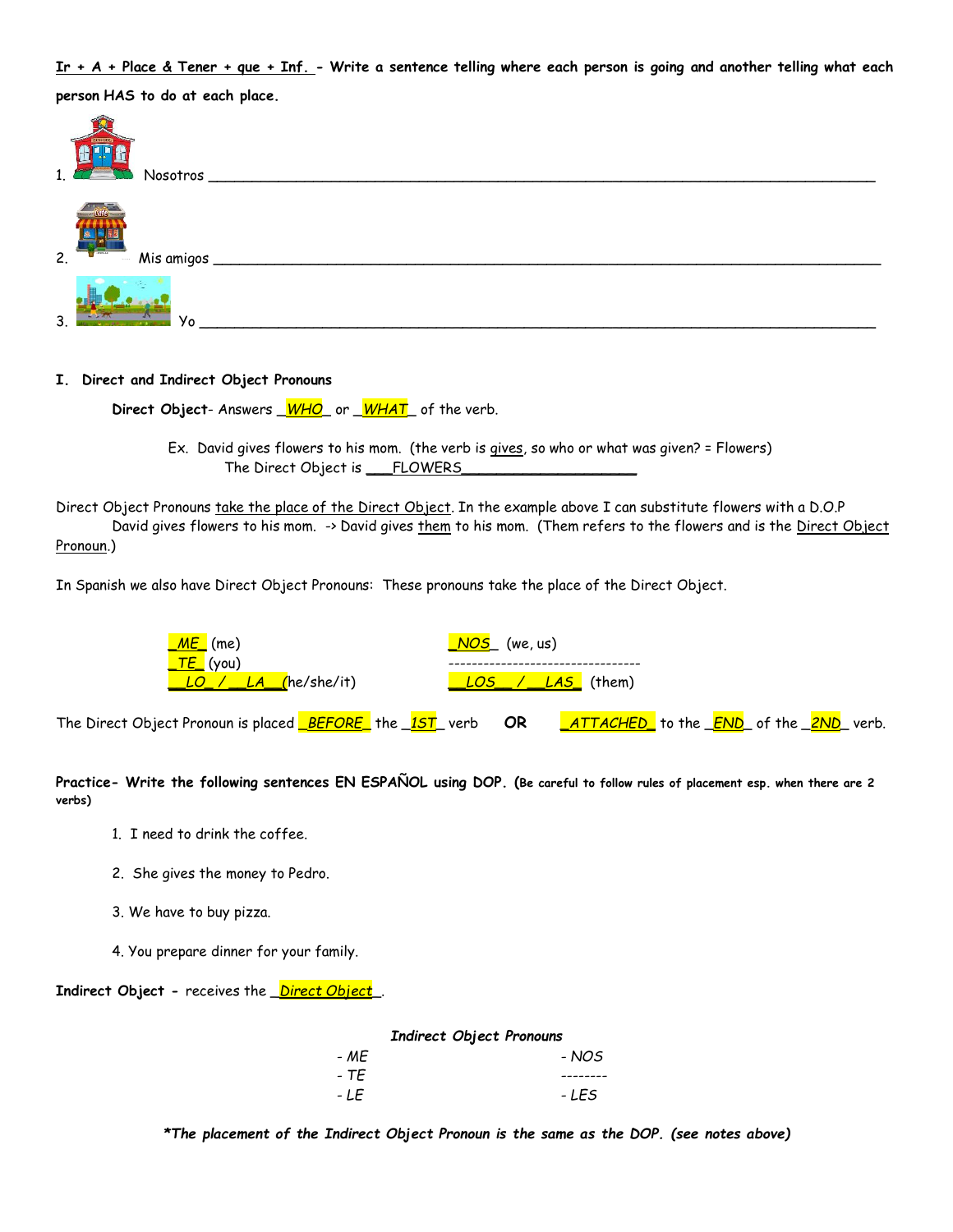#### *Practice- Rewrite these sentence using the correct IOP.*

- 1. Yo compro los zapatos para ustedes.
- 2. ¿Das tú, la camisa a yo?
- 3. Nosotros prestamos el carro a Jorge.
- 4. Lucia da la fruta a sus amigos.

#### **J. Reflexive Verbs**

Remember, *Reflexive verbs* are used when you are *doing something to, at, or for yourself.*

We say in English "I asked myself..." or "I hurt myself..." Myself is a way of looking back (reflecting) upon what "I" am doing or experiencing.

Anytime you use this type of construction you need a *\_Reflexive Pronoun\_*

| The Reflexive Pronouns are: |      |  |  |  |
|-----------------------------|------|--|--|--|
| -Me                         | -Nos |  |  |  |
| -Te                         |      |  |  |  |
| -Se                         | -Se  |  |  |  |
|                             |      |  |  |  |

*\*The placement of the Reflexive Pronouns is the same as DOPs & IOPs. (see notes above)*

**EX. Juan looks at himself. Juan se mira.**

#### **Practice- Complete each sentence with the correct form of the Reflexive Verb.**

### **VOCAB:**

**-See attached File for Vocab List (Note- for those of you who were in my Spanish 1 class last year, your [www.CONJUGUEMOS.com](http://www.conjuguemos.com/) accounts are active all summer and would be a great resource to help you practice your vocab)**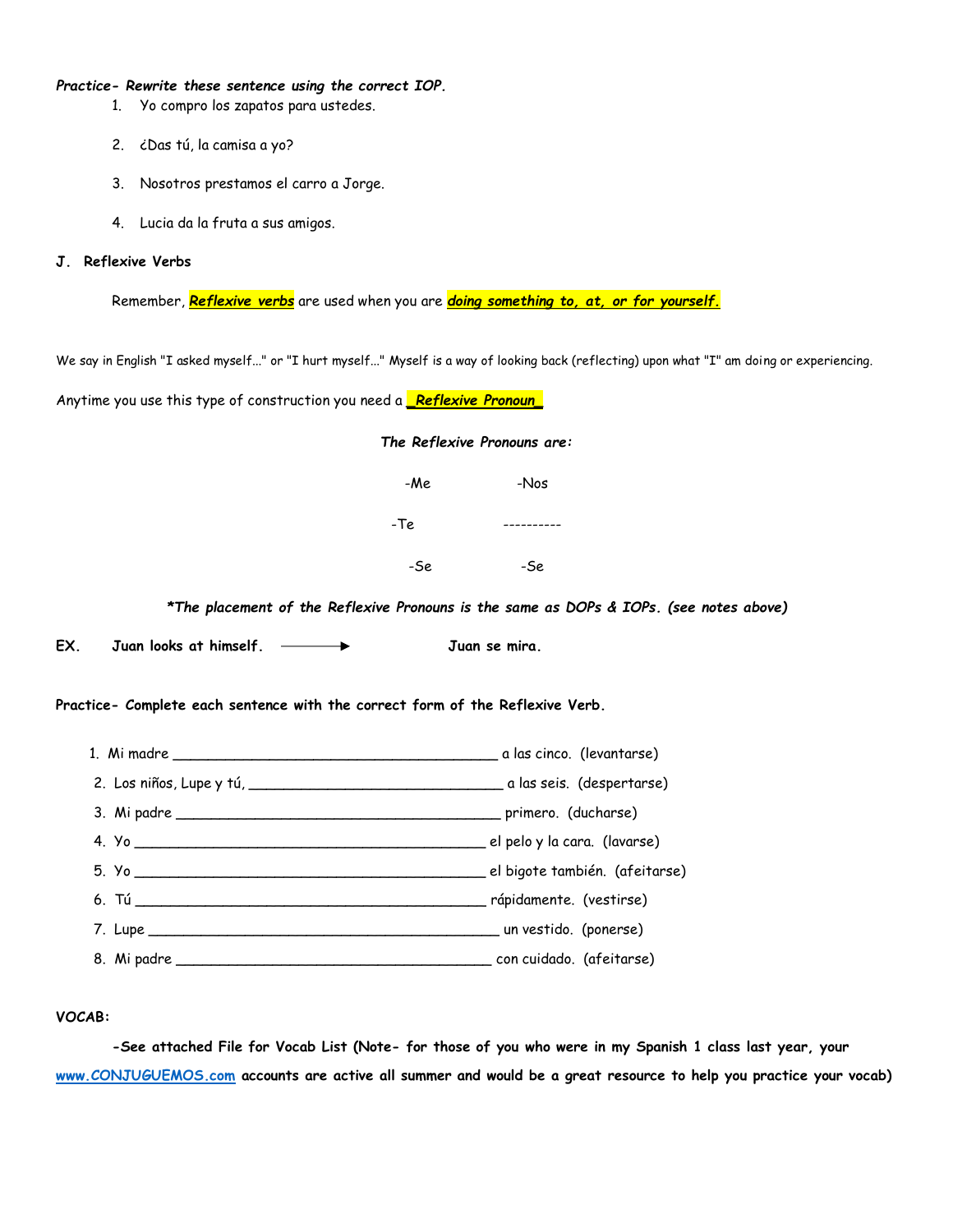AR- ER- IR Verbs.

| English              | Spanish infinitive         | English                | Spanish infinitive |
|----------------------|----------------------------|------------------------|--------------------|
| to dance             | Bailar                     | to travel              | Viajar             |
| to look for          | <b>Buscar</b>              | to work                | Trabajar           |
| to walk              | Caminar                    | to take                | Tomar              |
| to sing              | Cantar                     | to end/finish          | Terminar           |
| to have dinner       | Cenar                      | to prepare             | Preparar           |
| to buy               | Comprar                    | to ask (a question)    | Preguntar          |
| to have breakfast    | Desayunar                  | to practice            | Practicar          |
| to rest              | Descansar                  | to need                | Necesitar          |
| to draw              | Dibujar                    | to look (at); to watch | Mirar              |
| to teach/ to show    | Enseñar                    | to carry/wear          | Llevar             |
| to listen            | Escuchar                   | to arrive              | Llegar             |
| to wait/ to hope     | Esperar                    | to talk/speak          | Hablar             |
| to visit             | Visitar                    | to study               | Estudiar           |
| to have              | Tener                      | to call                | <b>Ilamar</b>      |
| to learn             | Aprender                   | to come                | Venir              |
| to eat               | Comer                      | to drink               | <b>Beber</b>       |
| to run               | Correr                     | to understand          | Entender           |
| to open              | Abrir                      | to believe (in)        | Creer              |
| to go                | $\mathop{\rm Tr}\nolimits$ | to read                | Leer               |
| <b>Stem Changing</b> |                            | to attend              | Atender/Asistir    |
| to have lunch        | Almorzar                   | to decide              | Decidir            |
| to begin             | Comenzar / Empezar         | to write               | Escribir           |
| to sleep             | Dormir                     | to live                | Vivir              |
| to say/tell          | decir                      | to climb               | Escalar            |
| to play              | Jugar                      | to do/make             | Hacer              |
| to hear              | Oir                        | to lose                | Perder             |
| to close             | Cerrar                     | to put/place/set       | Poner              |
| to think             | Pensar                     | to want/to love        | Querer             |
| to be able to; can   | Poder                      | to repeat              | Repetir            |
| to prefer            | Preferir                   | to bring               | Traer              |
|                      |                            | to see                 | Ver                |